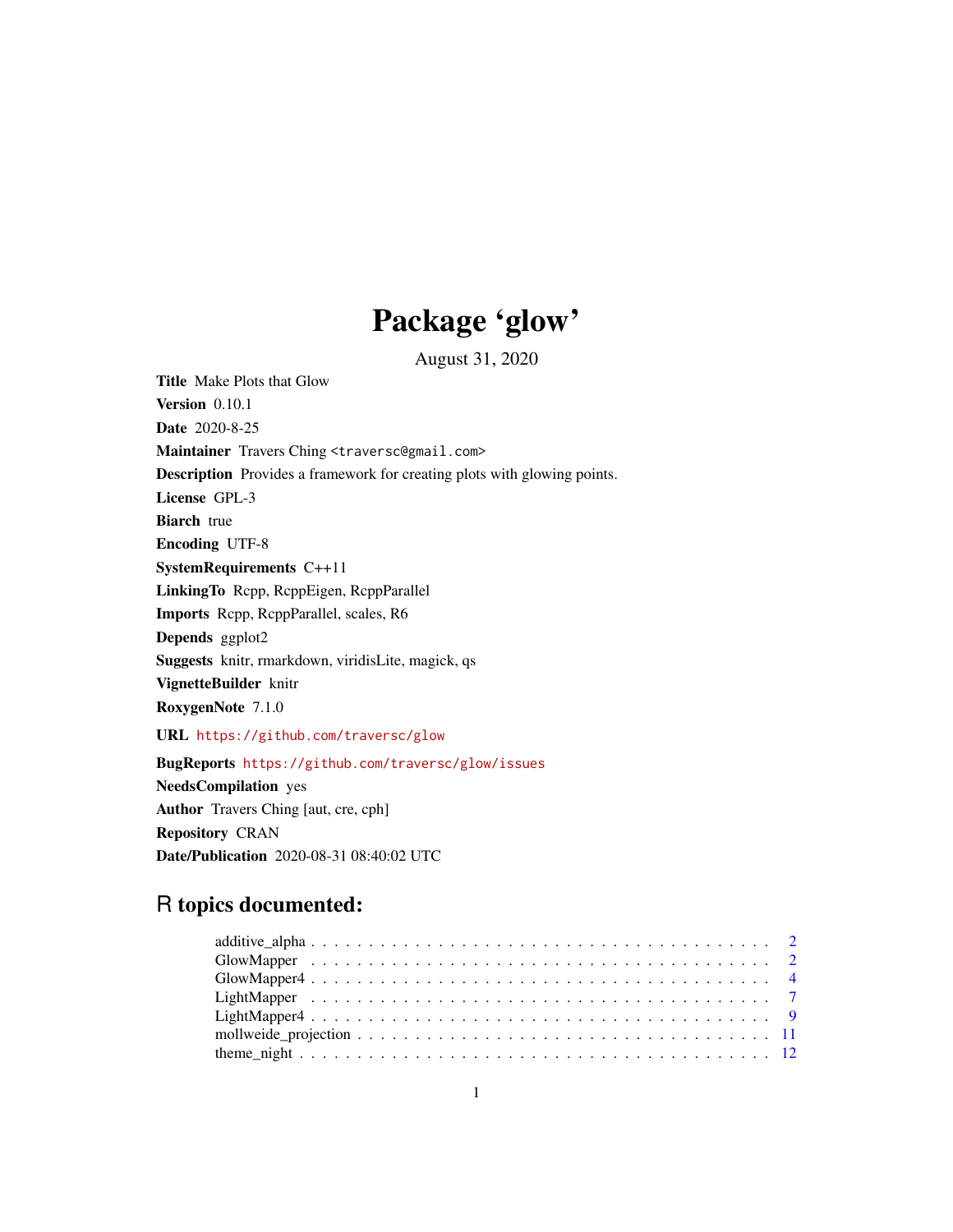#### <span id="page-1-0"></span>**Index** 2008 **[14](#page-13-0)**

additive\_alpha *additive\_alpha*

## Description

Simulates additive blending on a dark to light color scale.

#### Usage

additive\_alpha(colors)

#### Arguments

colors colors

# Details

In R plotting (both ggplot and base R) blending is performed by alpha blending, which is an averaging effect. When combining light and glow effects, additive blending is more appropriate.

This function simulates additive blending by increasing color on a color scale to compensate for the averaging effect of alpha blending.

Note: this function is only appropriate for dark to light color scales.

#### Value

A simulated additive scale of the input colors.

#### Examples

```
m_solid <- viridisLite::magma(12)
m_additive <- additive_alpha(m_solid)
```
GlowMapper *GlowMapper*

# Description

This class provides a framework for creating scatter plots based on a glow simulation. Points are mapped with a gaussian gradient to a raster with specified dimensions and properties.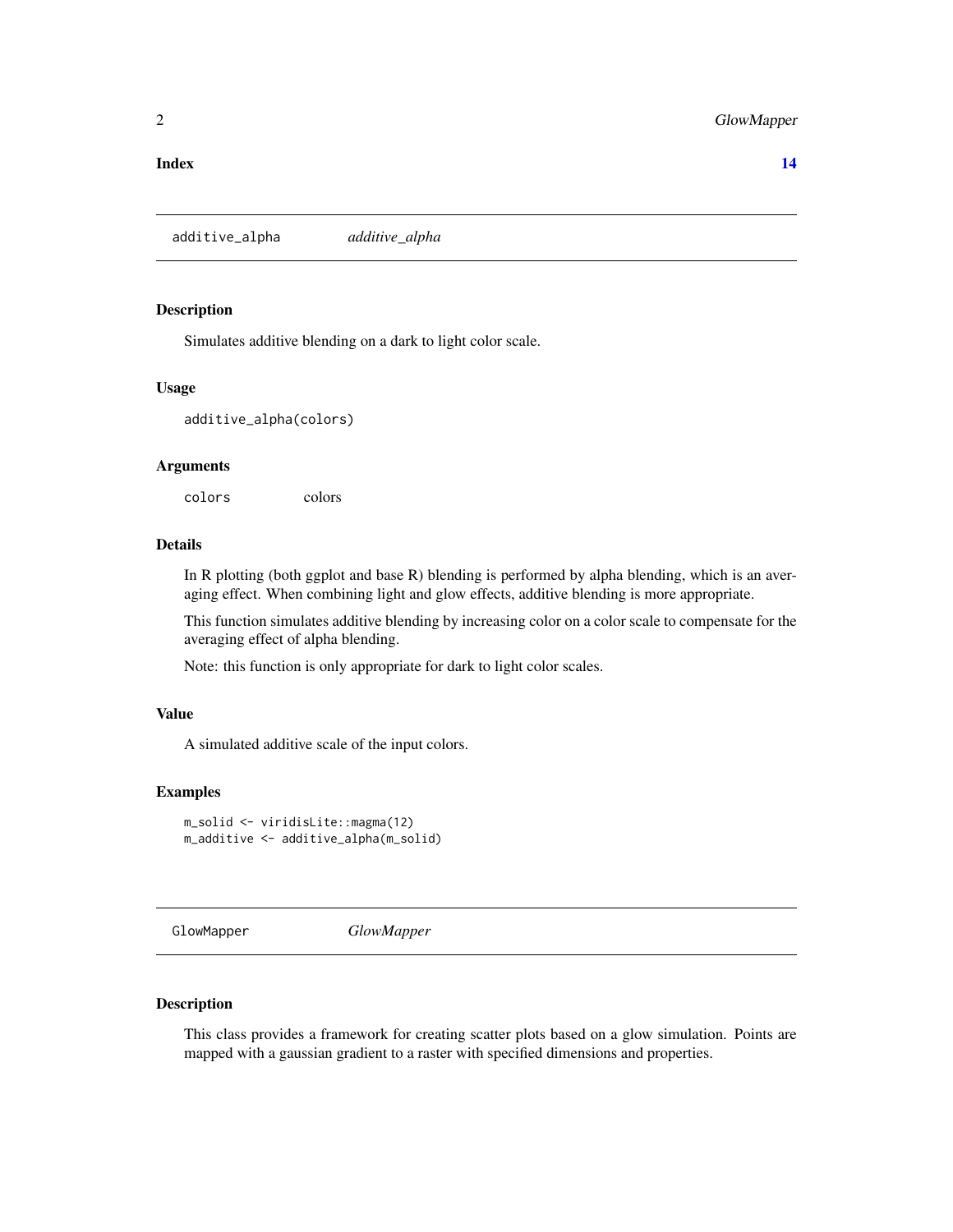#### GlowMapper 3

#### Usage

```
m <- GlowMapper$new(xdim=1000, ydim=800, blend_mode = "screen", contrast_limit = 1e5, nthreads = 1)
```

```
m$map(x, y, radius, intensity = 1, distance_xponent = 2, xlimits = c(NA_rreal, NA_rreal), ylimits = c(NA_rreal)
```

```
m$output_raw(saturation = NA_real_)
```

```
m$output_dataframe(saturation = NA_real_)
```
m\$aspect()

m\$xlim()

m\$ylim()

#### Arguments

xdim - The first dimension of the output matrix raster.

ydim - The second dimension of the output matrix raster.

blend\_mode - Either screen or additive blending mode. See details.

- contrast\_limit Determines the distance to search from a point. You shouldn't need to change this unless you have a lot of points in the plot stacked on top of each other.
- nthreads Number of threads to use.
- x X coordinate of points.
- y Y coordinate of points.
- radius Relative spread of glow intensity. The radius should be proportional to the x and y-ranges of the plot. Values between 1/10 to 1/100 of the range of the plot generally produce good results.
- intensity Maximum intensity at the center of a point.
- distance\_exponent Exponent of the distance calculation when calculating intensities. A value of 2 corresponds to euclidean distance; a value of 1 corresponds to manhattan distance.
- **xlimits** The x-limits of the output plot. If NA, the limits are  $+/-5\%$  of the maximum and minimum points.
- ylimits The y-limits of the output plot. If NA, the limits are  $+/-5\%$  of the maximum and minimum points.
- append Whether to add to the existing output or overwrite.
- saturation When retrieving the output with \$output\_raw or \$output\_dataframe, maximum intensity values are capped at the given value. This is often useful when using additive blend mode to increase contrast.

#### Details

\$new() creates a new GlowMapper object, which holds parameters, plotting data, and the output (a matrix of glow intensities). Creates a canvas to plot point data. With additive blending, the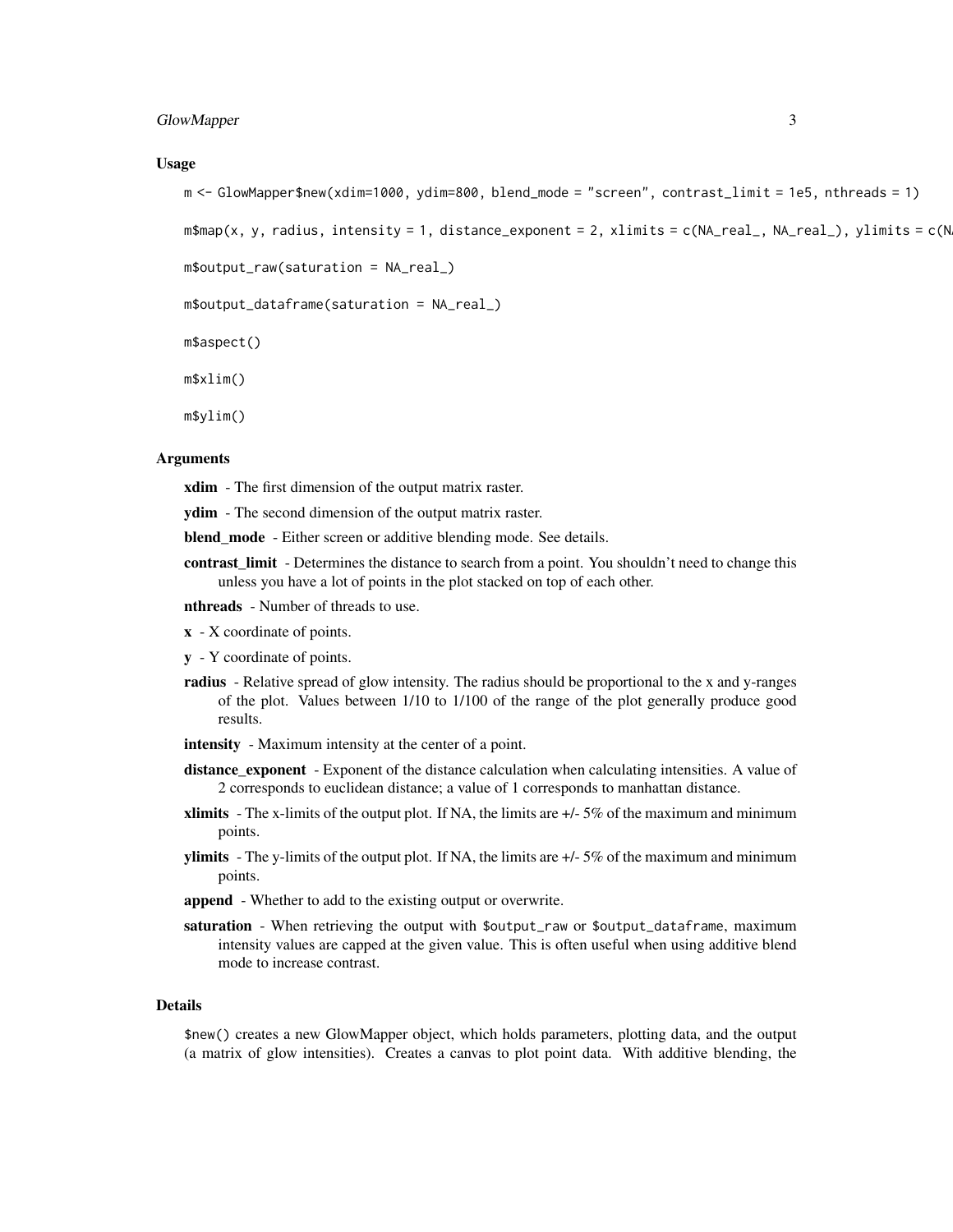intensities of each point are added arithmetically, which is how light intensities are added in the physical world. This is equivalent to an fast/approximate un-normalized 2D kernel density estimate.

With "screen" blending, two intensities are added according to the formula:  $I_out = 1 - (1-I_a)*(1-I_b)$ . Both additive blending and screen blending are commutative operations, meaning the order of points in a plot does not affect the output.

Screen blending can often improve contrast in a plot and is the default.

\$map() maps points to the canvas.

\$output\_raw() output raw matrix rasters. Useful for plotting in base R.

\$output\_dataframe() output the raster as a dataframe with XY coordinates. This is meant to pipe directly into ggplot.

\$aspect(), \$xlim(), \$ylim() return the aspect ratio, x-limits and y-limits of the raster. These functions are intended to be used with plotting functions (e.g. ggplot2::coord\_fixed()) so that the output raster is not distorted. See example below.

### Examples

```
# Plot Data: x,y,r
x <- numeric(length=50)
y <- numeric(length=50)
r <- numeric(length=50)
for(t in 1:50) {
 xy \leq exp(1i * t/2 - t/12)x[t] <- Re(xy)
 y[t] <- Im(xy)
  r[t] <- sqrt(x[t]^2 + y[t]^2)
}
# New class object
m <- GlowMapper$new(xdim=500, ydim = 400, blend_mode = "screen")
# Map data on to raster
m$map(x=x, y=y, intensity = 1, radius = r/4 + 0.1, distance_exponent = 2)
# Output raster data as a dataframe
pd <- m$output_dataframe(saturation = 1)
# Plot with ggplot
ggplot(pd, aes(x = x, y = y, fill = value)) +geom_raster(show.legend = FALSE) +
  scale_fill_gradientn(colors=additive_alpha(c("black", "purple", "white"))) +
  coord_fixed(ratio = m$aspect(), xlim = m$xlim(), ylim = m$ylim(), expand = FALSE) +
  theme_night(bgcolor = "black")
```
GlowMapper4 *GlowMapper4*

<span id="page-3-0"></span>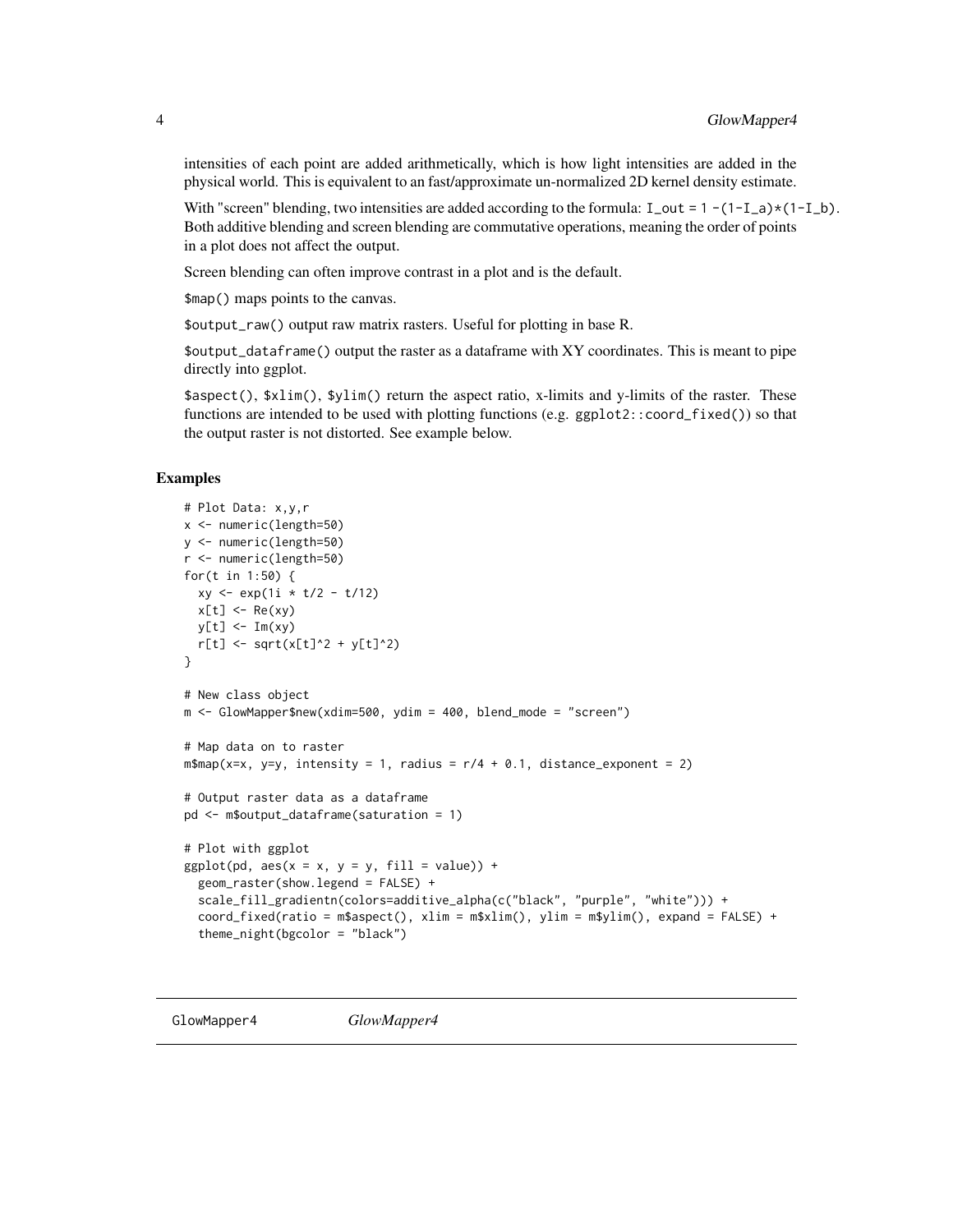#### GlowMapper4 5

#### Description

This class provides a framework for creating scatter plots based on a glow simulation with explicit color intensities. Points are mapped with a gaussian gradient to a raster with specified dimensions and properties.

#### Usage

```
m <- GlowMapper$new(xdim=1000, ydim=800, blend_mode = "additive", background_color = "#00000000", contra
```
m\$map(x, y, radius, color = NULL, r=NULL, g=NULL, b=NULL, distance\_exponent = 2, xlimits = c(NA\_real\_, N

```
m$output_raw(saturation = 1, saturation_mode = "overflow")
```

```
m$output_dataframe(saturation = 1, saturation_mode = "overflow")
```
m\$aspect()

m\$xlim()

m\$ylim()

### Arguments

xdim - The first dimension of the output matrix raster.

**ydim** - The second dimension of the output matrix raster.

blend mode - Either screen or additive blending mode. See details.

- background\_color A color that can be coerced to RGBA with 'col2rgb', or a vector of four values between 0 and 1.
- contrast\_limit Determines the distance to search from a point. You shouldn't need to change this unless you have a lot of points in the plot stacked on top of each other.
- nthreads Number of threads to use.
- $x X$  coordinate of points.
- y Y coordinate of points.
- radius Relative spread of glow intensity. The radius should be proportional to the x and y-ranges of the plot. Values between 1/10 to 1/100 of the range of the plot generally produce good results.

color - Color of points. If NULL, r, g, and b parameters must be defined (and vice versa).

- r Red intensity of points. Must be between 0 and 1 if using screen blending.
- g Green intensity of points. Must be between 0 and 1 if using screen blending.
- b Blue intensity of points. Must be between 0 and 1 if using screen blending.
- distance\_exponent Exponent of the distance calculation when calculating intensities. A value of 2 corresponds to euclidean distance; a value of 1 corresponds to manhattan distance.
- **xlimits** The x-limits of the output plot. If NA, the limits are  $+/-5\%$  of the maximum and minimum points.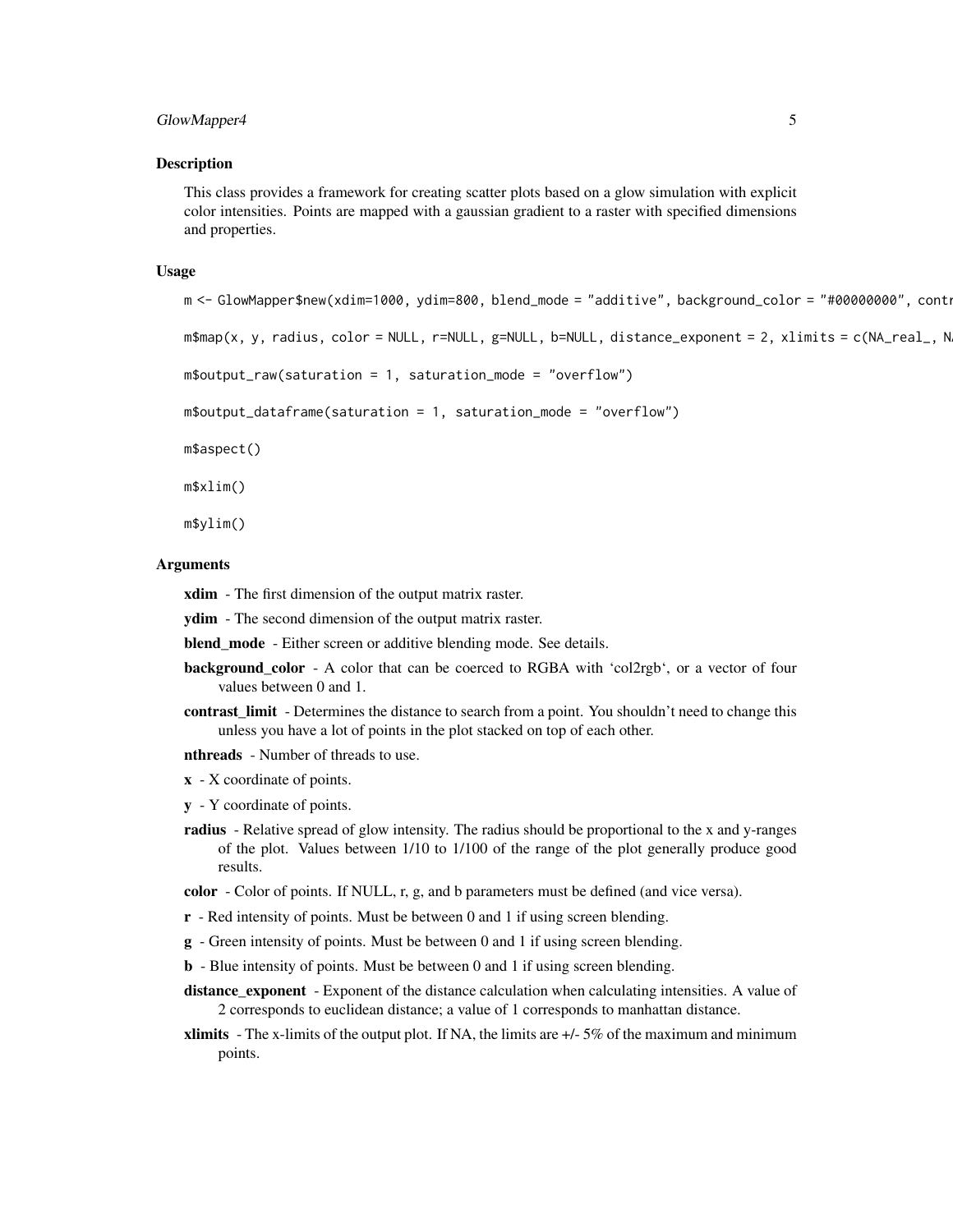- ylimits The y-limits of the output plot. If NA, the limits are  $+/-5\%$  of the maximum and minimum points.
- append Whether to add to the existing output or overwrite.
- saturation When retrieving the output with \$output\_raw or \$output\_dataframe, maximum intensity values are capped at the given value. This is often useful when using additive blend mode to increase contrast.
- saturation mode When intensity values are above the saturation threshold, values can be overflowed into other color channels ("overflow") or simply clipped at the threshold ("clip"). "Overflow" always produces a gradient to white for intensities above the threshold, which may produce artistically better results.

#### Details

This 'GlowMapper4' class is similar to the 'GlowMapper' class, but instead of a single intensity matrix output, color is specified explicitly.

\$new() creates a new GlowMapper object, which holds parameters, plotting data, and the output (a matrix of glow intensities). Creates a canvas to plot point data. With additive blending, the intensities of each point are added arithmetically, which is how light intensities are added in the physical world. This is equivalent to an fast/approximate un-normalized 2D kernel density estimate.

With "screen" blending, two intensities are added according to the formula:  $I_out = 1 - (1-I_a)*(1-I_b)$ . Both additive blending and screen blending are commutative operations, meaning the order of points in a plot does not affect the output.

Screen blending can often improve contrast in a plot and is the default.

\$map() maps points to the canvas.

\$output\_raw() output raw matrix rasters (a list of four matrices, one for each RGBA channel). Useful for plotting in base R.

\$output\_dataframe() output the raster as a dataframe with XY coordinates. This is meant to pipe directly into ggplot.

\$aspect(), \$xlim(), \$ylim() return the aspect ratio, x-limits and y-limits of the raster. These functions are intended to be used with plotting functions (e.g. ggplot2::coord\_fixed()) so that the output raster is not distorted. See example below.

#### Examples

```
# Plot Data: x,y,r
x <- numeric(length=50)
y <- numeric(length=50)
r <- numeric(length=50)
color <- character(length=50)
for(t in 1:50) {
  xy <- exp(1i * t/2 - t/12)
  x[t] <- Re(xy)
  y[t] <- Im(xy)
  r[t] <- sqrt(x[t]^2 + y[t]^2)
  color[t] <- rgb(t/50,0,1-t/50)
}
```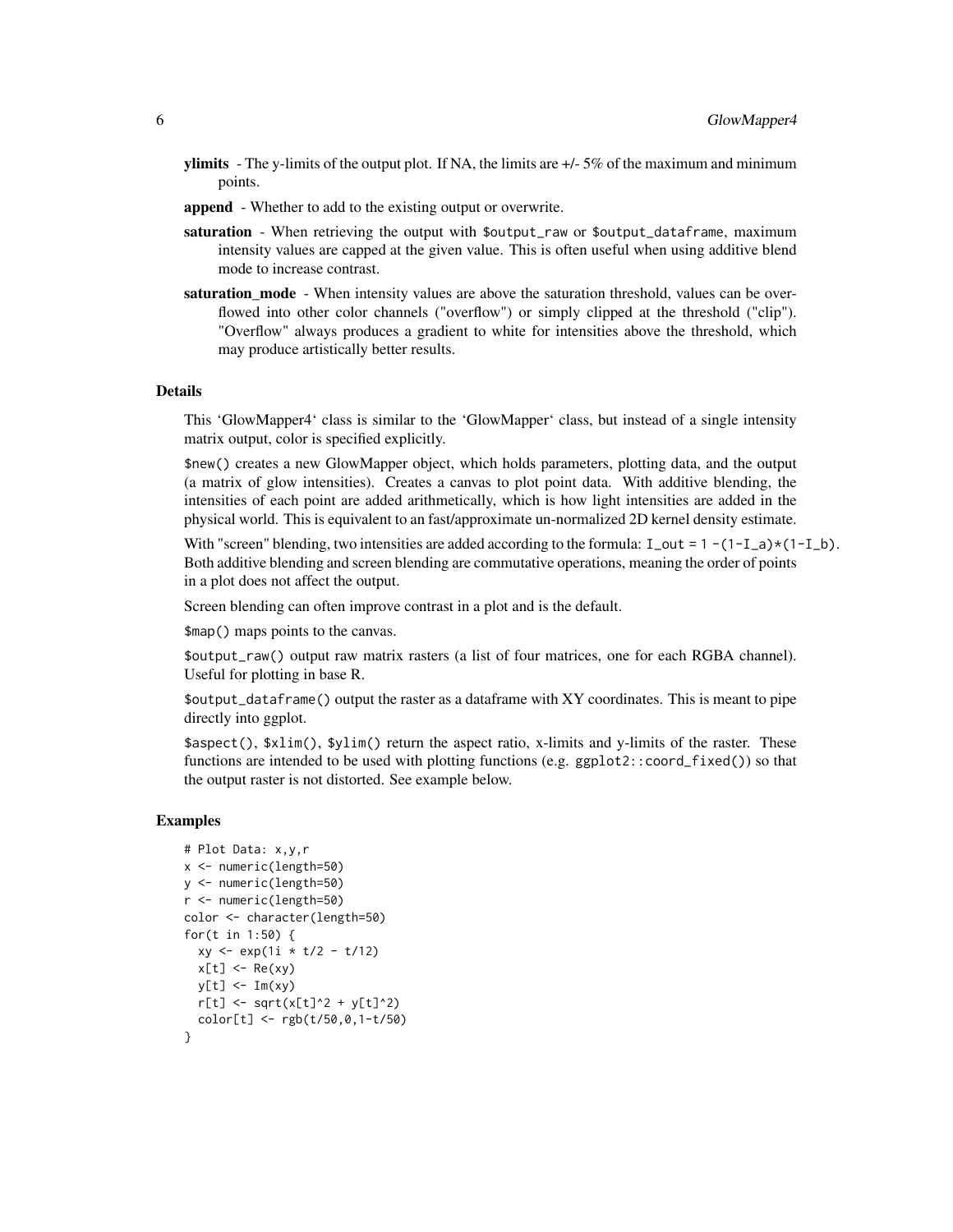# <span id="page-6-0"></span>LightMapper 7

```
# New class object
m <- GlowMapper4$new(xdim=500, ydim = 400, blend_mode = "additive")
# Map data on to raster
m$map(x=x, y=y, color = color, radius = r/4 + 0.1, distance\_exponent = 2)# Output raster data as a dataframe
pd <- m$output_dataframe(saturation = 1, saturation_mode = "overflow")
# Plot with ggplot
ggplot(pd, aes(x = x, y = y, fill = rgb(r,g,b,a))) +geom_raster(show.legend = FALSE) +
  scale_fill_identity() +
  coord_fixed(ratio = m$aspect(), xlim = m$xlim(), ylim = m$ylim(), expand = FALSE) +
  theme_night(bgcolor = "black")
```

```
LightMapper LightMapper
```
#### **Description**

This class provides a framework for creating scatter plots based on a point light simulation. Points are mapped with a inverse power gradient to a raster with specified dimensions and properties.

#### Usage

```
m <- LightMapper$new(xdim=1000, ydim=800, blend_mode = "screen", contrast_limit = 1e5, nthreads = 1)
```

```
m$map(x, y, radius, intensity = 1, radius, falloff\_exponent = 1, distance\_exponent = 2, xlimits = c(NA_r)
```

```
m$output_raw(saturation = NA_real_)
```
m\$output\_dataframe(saturation = NA\_real\_)

m\$aspect()

m\$xlim()

m\$ylim()

#### Arguments

xdim - The first dimension of the output matrix raster.

ydim - The second dimension of the output matrix raster.

blend\_mode - Either screen or additive blending mode. See details.

nthreads - Number of threads to use.

x - X coordinate of points.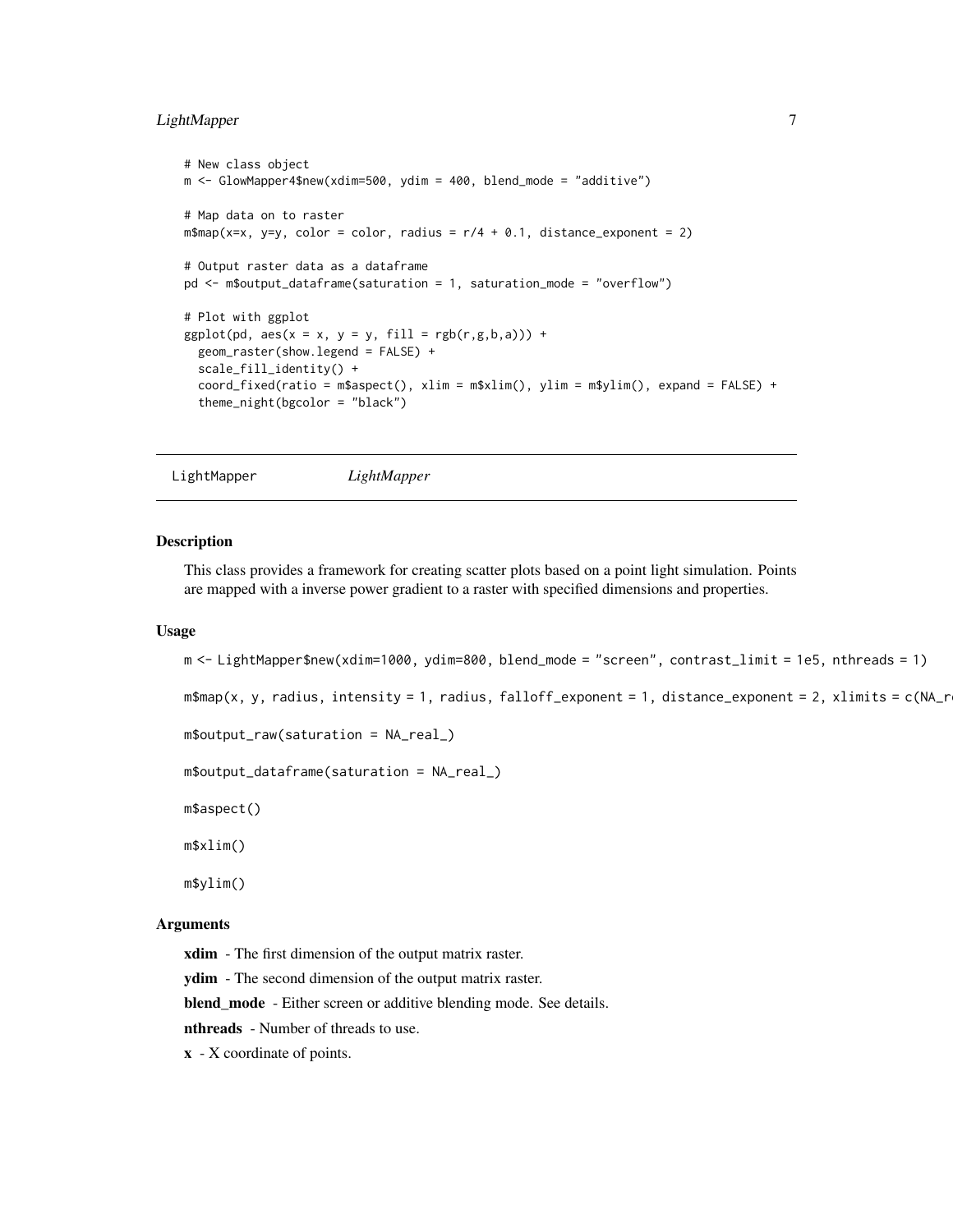- y Y coordinate of points.
- radius Relative spread of glow intensity. The radius should be proportional to the x and y-ranges of the plot. Values between 1/10 to 1/100 of the range of the plot generally produce good results.
- intensity Maximum intensity at the center of a point.
- falloff exponent Exponent to determine how fast light intensity decreases from the point origin. A value of 0.5 corresponds to a linear falloff; a value of 2 corresponds to an inverse square. Generally you want this value to be high, otherwise you'll flood your plot with light.
- distance\_exponent Exponent of the distance calculation when calculating intensities. A value of 2 corresponds to euclidean distance; a value of 1 corresponds to manhattan distance.
- **xlimits** The x-limits of the output plot. If NA, the limits are  $+/-5\%$  of the maximum and minimum points.
- **ylimits** The y-limits of the output plot. If NA, the limits are  $+/-5\%$  of the maximum and minimum points.
- append Whether to add to the existing output or overwrite.
- saturation When retrieving the output with \$output\_raw or \$output\_dataframe, maximum intensity values are capped at the given value. This is often useful when using additive blend mode to increase contrast.

#### Details

\$new() creates a new LightMapper object, which holds parameters, plotting data, and the output (a matrix of glow intensities). Creates a canvas to plot point data. With additive blending, the intensities of each point are added arithmetically, which is how light intensities are added in the physical world. This is equivalent to an fast/approximate un-normalized 2D kernel density estimate.

#' With "screen" blending, two intensities are added according to the formula:  $I_$ out = 1 -(1- $I_$ a)\*(1- $I_$ b). Both additive blending and screen blending are commutative operations, meaning the order of points in a plot does not affect the output.

Note: Mapping "lights" (inverse power intensity) is much slower than "glow" effects (gaussian intensities) for various reasons. Plotting more than a few hundred points with LightMapper or LightMapper4 may be computationally prohibitive.

Screen blending can often improve contrast in a plot and is the default.

\$map() maps points to the canvas.

\$output\_raw() output raw matrix rasters. Useful for plotting in base R.

\$output\_dataframe() output the raster as a dataframe with XY coordinates. This is meant to pipe directly into ggplot.

\$aspect(), \$xlim(), \$ylim() return the aspect ratio, x-limits and y-limits of the raster. These functions are intended to be used with plotting functions (e.g. ggplot2::coord\_fixed()) so that the output raster is not distorted. See example below.

#### Examples

# Plot Data: x,y,r x <- numeric(length=50)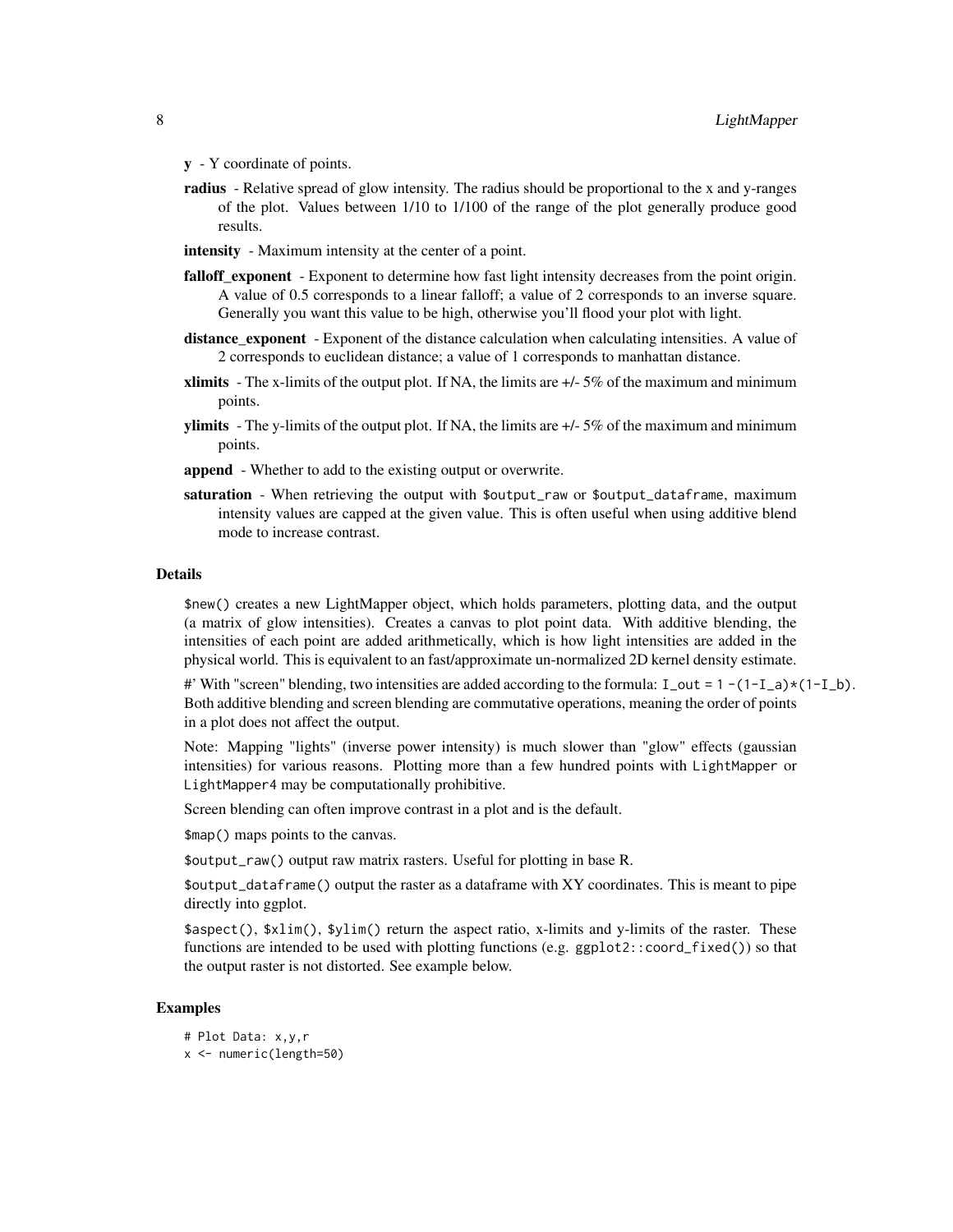# <span id="page-8-0"></span>LightMapper4 9

```
y <- numeric(length=50)
r <- numeric(length=50)
for(t in 1:50) {
 xy \leq exp(1i \cdot t/2 - t/12)x[t] <- Re(xy)y[t] <- Im(xy)
  r[t] <- sqrt(x[t]^2 + y[t]^2)
}
# New class object
m <- LightMapper$new(xdim=500, ydim = 400, blend_mode = "screen")
# Map data on to raster
m$map(x=x, y=y, intensity = 1, radius = r/100, falloff_exponent = 0.5, distance_exponent = 2)
# Output raster data as a dataframe
pd <- m$output_dataframe(saturation = 1)
# Plot with ggplot
ggplot(pd, aes(x = x, y = y, fill = value)) +geom_raster(show.legend = FALSE) +
  scale_fill_gradientn(colors=additive_alpha(c("black", "purple", "white"))) +
  coord_fixed(ratio = m$aspect(), xlim = m$xlim(), ylim = m$ylim(), expand = FALSE) +
  theme_night(bgcolor = "black")
```
LightMapper4 *LightMapper4*

#### **Description**

This class provides a framework for creating scatter plots based on a point light simulation with explicit color intensities. Points are mapped with a inverse power gradient to a raster with specified dimensions and properties.

#### Usage

```
m <- GlowMapper$new(xdim=1000, ydim=800, blend_mode = "additive", background_color = "#00000000", nthreads
m$map(x, y, radius, color = NULL, r=NULL, g=NULL, b=NULL, falloff_exponent = 1, distance_exponent = 2, x
m$output_raw(saturation = 1, saturation_mode = "overflow")
m$output_dataframe(saturation = 1, saturation_mode = "overflow")
m$aspect()
m$xlim()
m$ylim()
```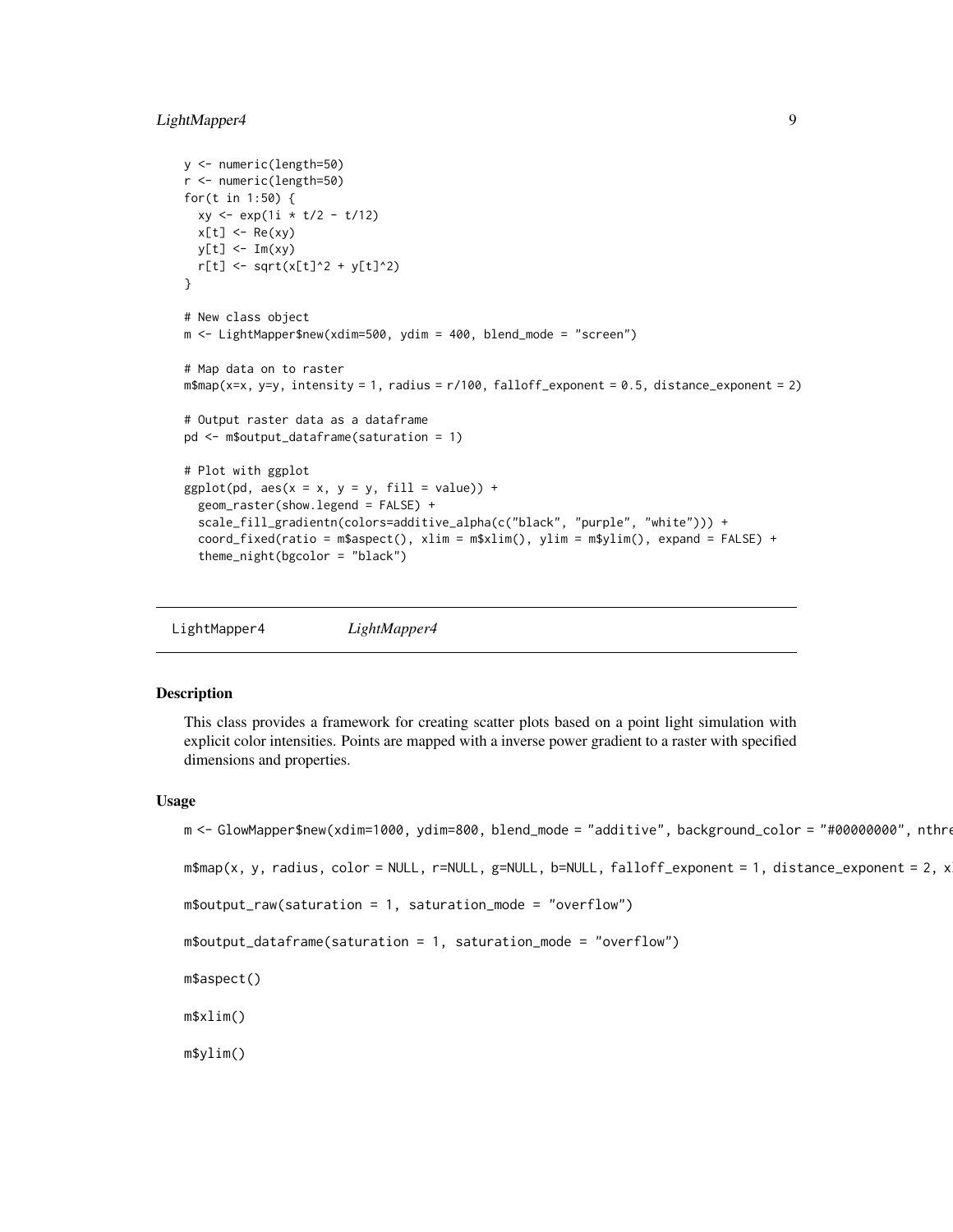#### Arguments

**xdim** - The first dimension of the output matrix raster.

- ydim The second dimension of the output matrix raster.
- blend mode Either screen or additive blending mode. See details.
- background\_color A color that can be coerced to RGBA with 'col2rgb', or a vector of four values between 0 and 1.
- **nthreads** Number of threads to use.
- $x X$  coordinate of points.
- y Y coordinate of points.
- radius Relative spread of glow intensity. The radius should be proportional to the x and y-ranges of the plot. Values between 1/10 to 1/100 of the range of the plot generally produce good results.

color - Color of points. If NULL, r, g, and b parameters must be defined (and vice versa).

- r Red intensity of points. Must be between 0 and 1 if using screen blending.
- g Green intensity of points. Must be between 0 and 1 if using screen blending.
- b Blue intensity of points. Must be between 0 and 1 if using screen blending.
- falloff\_exponent Exponent to determine how fast light intensity decreases from the point origin. A value of 0.5 corresponds to a linear falloff; a value of 2 corresponds to an inverse square. Generally you want this value to be high, otherwise you'll flood your plot with light.
- distance exponent Exponent of the distance calculation when calculating intensities. A value of 2 corresponds to euclidean distance; a value of 1 corresponds to manhattan distance.
- **xlimits** The x-limits of the output plot. If NA, the limits are  $+/-5\%$  of the maximum and minimum points.
- **ylimits** The y-limits of the output plot. If NA, the limits are  $+/-5\%$  of the maximum and minimum points.
- append Whether to add to the existing output or overwrite.
- saturation When retrieving the output with \$output\_raw or \$output\_dataframe, maximum intensity values are capped at the given value. This is often useful when using additive blend mode to increase contrast.
- saturation\_mode When intensity values are above the saturation threshold, values can be overflowed into other color channels ("overflow") or simply clipped at the threshold ("clip"). "Overflow" always produces a gradient to white for intensities above the threshold, which may produce artistically better results.

# Details

This 'LightMapper4' class is similar to the 'LightMapper' class, but instead of a single intensity matrix output, color is specified explicitly.

\$new() creates a new LightMapper4 object, which holds parameters, plotting data, and the output (a matrix of glow intensities). Creates a canvas to plot point data. With additive blending, the intensities of each point are added arithmetically, which is how light intensities are added in the physical world. This is equivalent to an fast/approximate un-normalized 2D kernel density estimate.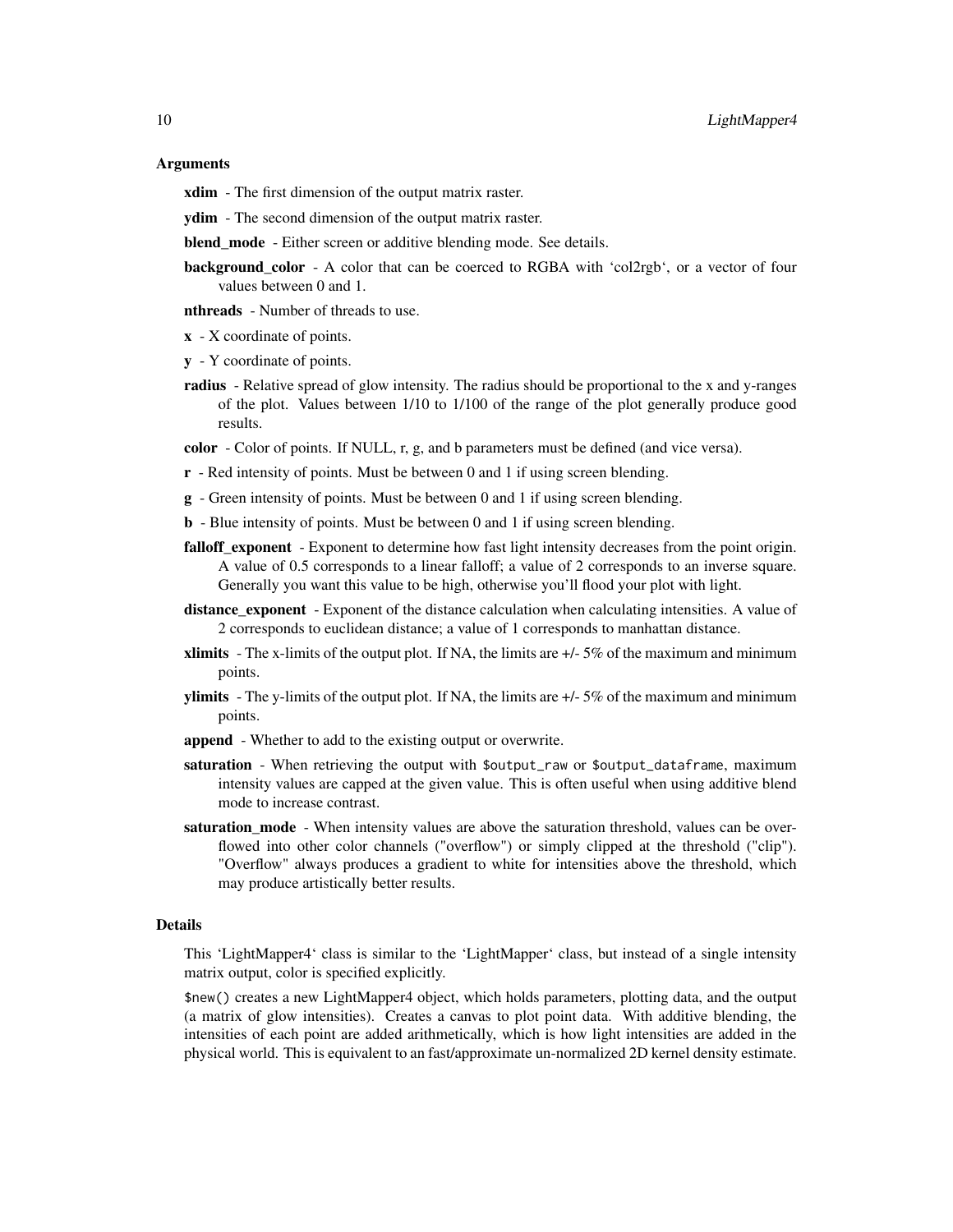<span id="page-10-0"></span>With "screen" blending, two intensities are added according to the formula:  $I_$ out = 1 -(1- $I_$ a)\*(1- $I_$ b). Both additive blending and screen blending are commutative operations, meaning the order of points in a plot does not affect the output.

Screen blending can often improve contrast in a plot and is the default.

\$map() maps points to the canvas.

\$output\_raw() output raw matrix rasters (a list of four matrices, one for each RGBA channel). Useful for plotting in base R.

\$output\_dataframe() output the raster as a dataframe with XY coordinates. This is meant to pipe directly into ggplot.

\$aspect(), \$xlim(), \$ylim() return the aspect ratio, x-limits and y-limits of the raster. These functions are intended to be used with plotting functions (e.g. ggplot2::coord\_fixed()) so that the output raster is not distorted. See example below.

#### Examples

```
# Plot Data: x,y,r
x <- numeric(length=50)
y <- numeric(length=50)
r <- numeric(length=50)
color <- character(length=50)
for(t in 1:50) {
  xy <- exp(1i * t/2 - t/12)
  x[t] <- Re(xy)
  y[t] <- Im(xy)
  r[t] <- sqrt(x[t]^2 + y[t]^2)
  color[t] <- rgb(t/50,0,1-t/50)
}
# New class object
m <- LightMapper4$new(xdim=500, ydim = 400, blend_mode = "additive")
# Map data on to raster
m$map(x=x, y=y, color = color, radius = r/30+0.01, falloff_exponent = 1, distance_exponent = 2)
# Output raster data as a dataframe
pd <- m$output_dataframe(saturation = 1)
# Plot with ggplot
ggplot(pd, aes(x = x, y = y, fill = rgb(r,g,b,a))) +geom_raster(show.legend = FALSE) +
  scale_fill_identity() +
  coord_fixed(ratio = m$aspect(), xlim = m$xlim(), ylim = m$ylim(), expand = FALSE) +
  theme_night(bgcolor = "black")
```
mollweide\_projection *mollweide\_projection*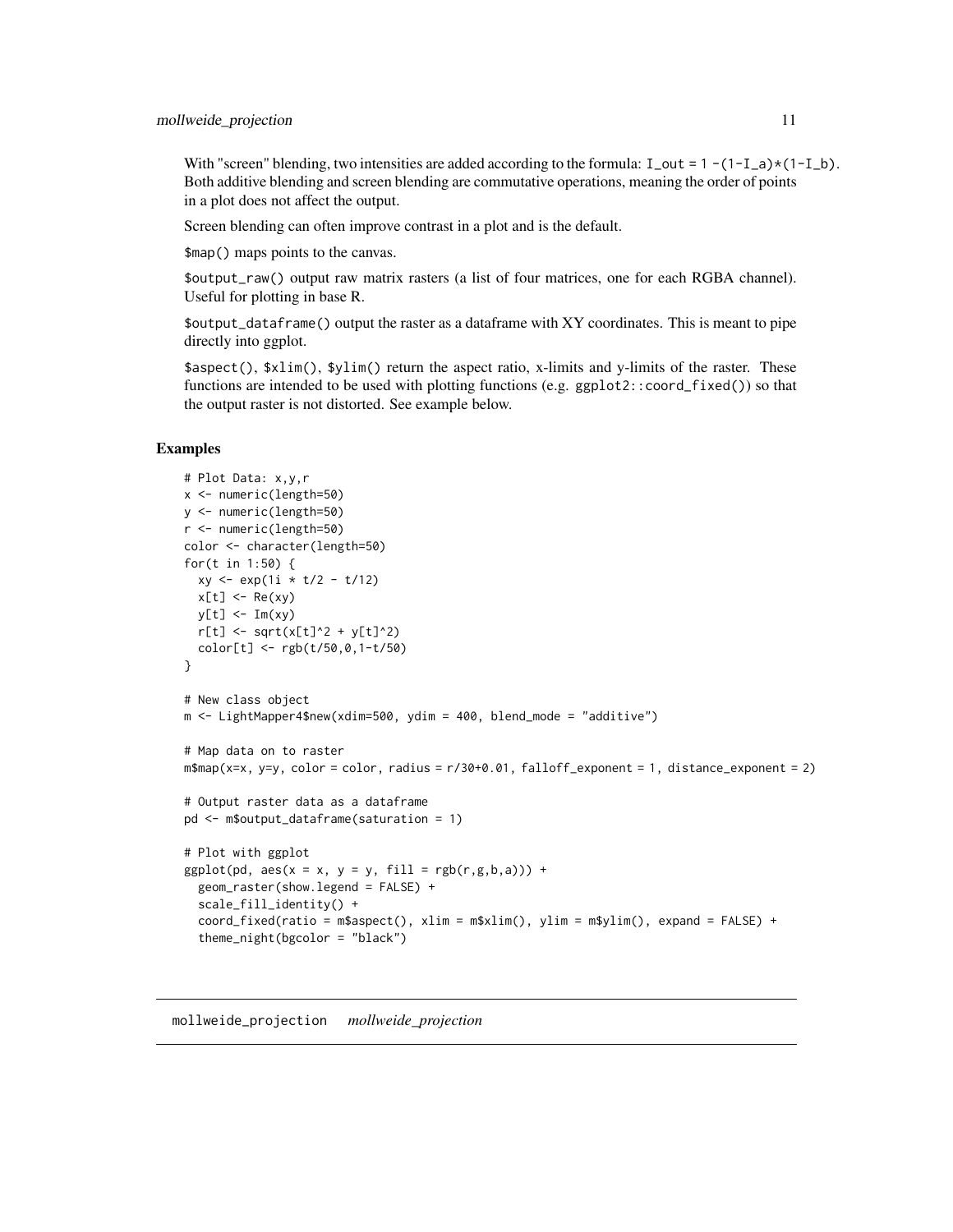## <span id="page-11-0"></span>Description

Performs a cartographic mollweide projection from polar coordinates (latitude/longitude) to X-Y map coordinates

#### Usage

```
mollweide_projection(latitude, longitude, meridian)
```
# Arguments

| latitude  | Latitude (aka declination) of points      |
|-----------|-------------------------------------------|
| longitude | Longitude (aka right ascension) of points |
| meridian  | The $x=0$ center of the plot              |

#### Details

This function uses the "Newton-Raphson with fast convergence everywhere" algorithm.

Latitude and longitude should be in units of radians not degrees. Latitude ranges from +/- pi/2 and longitude ranges from +/- pi.

#### Value

X/Y coordinates

# See Also

https://en.wikipedia.org/wiki/Talk:Mollweide\_projection

# Examples

```
longitude <- pi / 4
latitude <- pi / 4
mollweide_projection(longitude, latitude, meridian = 0)
```
theme\_night *theme\_night*

# Description

A dark ggplot2 theme with a default black background intended to be used with the glow package.

#### Usage

```
theme_night(bgcolor = "black", base_size = 14, base_family = "")
```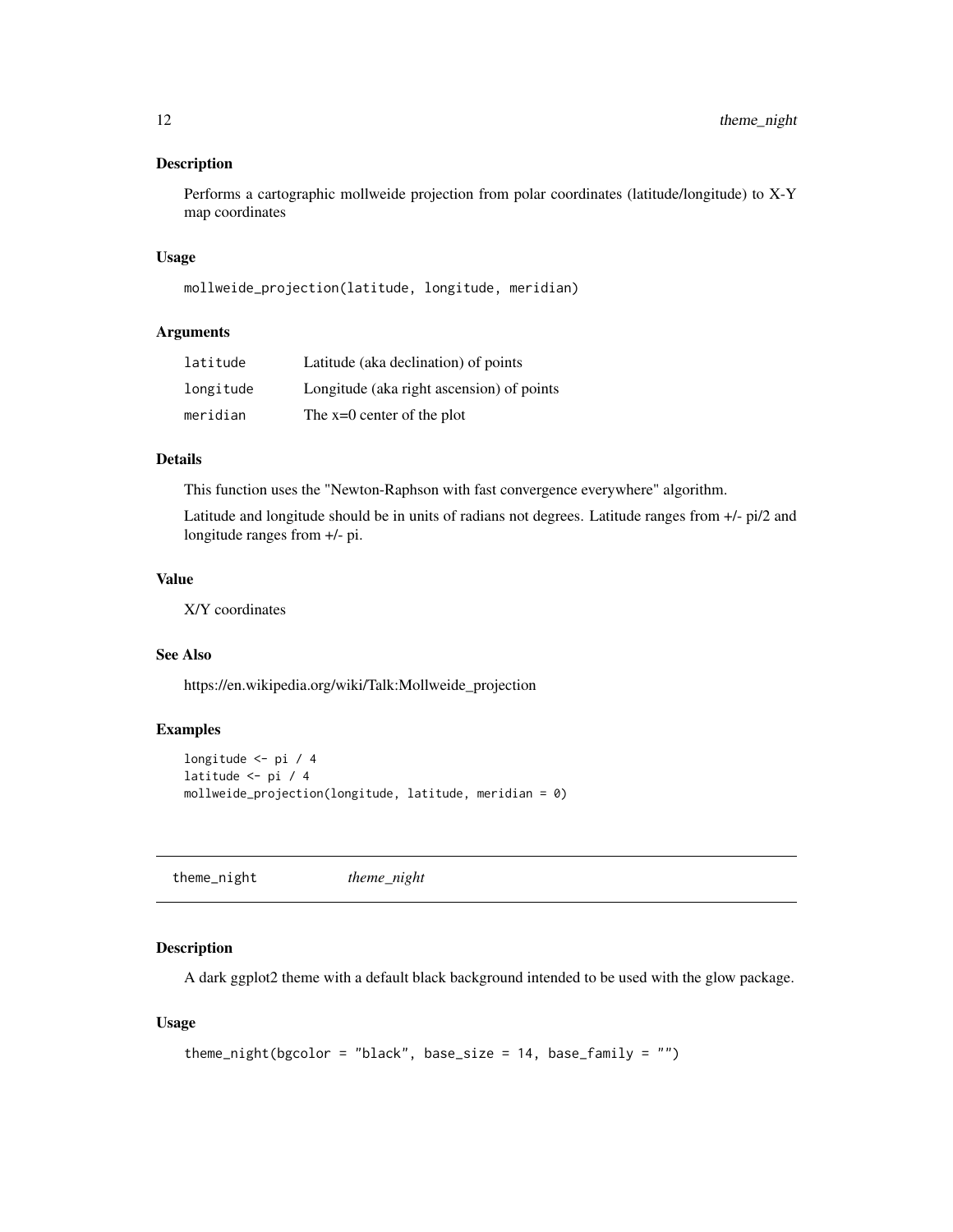# theme\_night 13

# Arguments

| bgcolor     | Background color, default black. Generally you want to match the background<br>with the lowest color value on a color scale. |
|-------------|------------------------------------------------------------------------------------------------------------------------------|
| base_size   | Base default font size.                                                                                                      |
| base_family | Base font family.                                                                                                            |

# Details

The theme is heavily modified from the minimal ggplot theme. It is intended to be use with dark background colors and should not be used with white or light backgrounds.

# Value

A ggplot2 theme.

# Examples

```
ggplot(mtcars, aes(x = mpg, y = wt)) +
  geom_point(color = "white") +
  theme_night(bgcolor = "black")
```